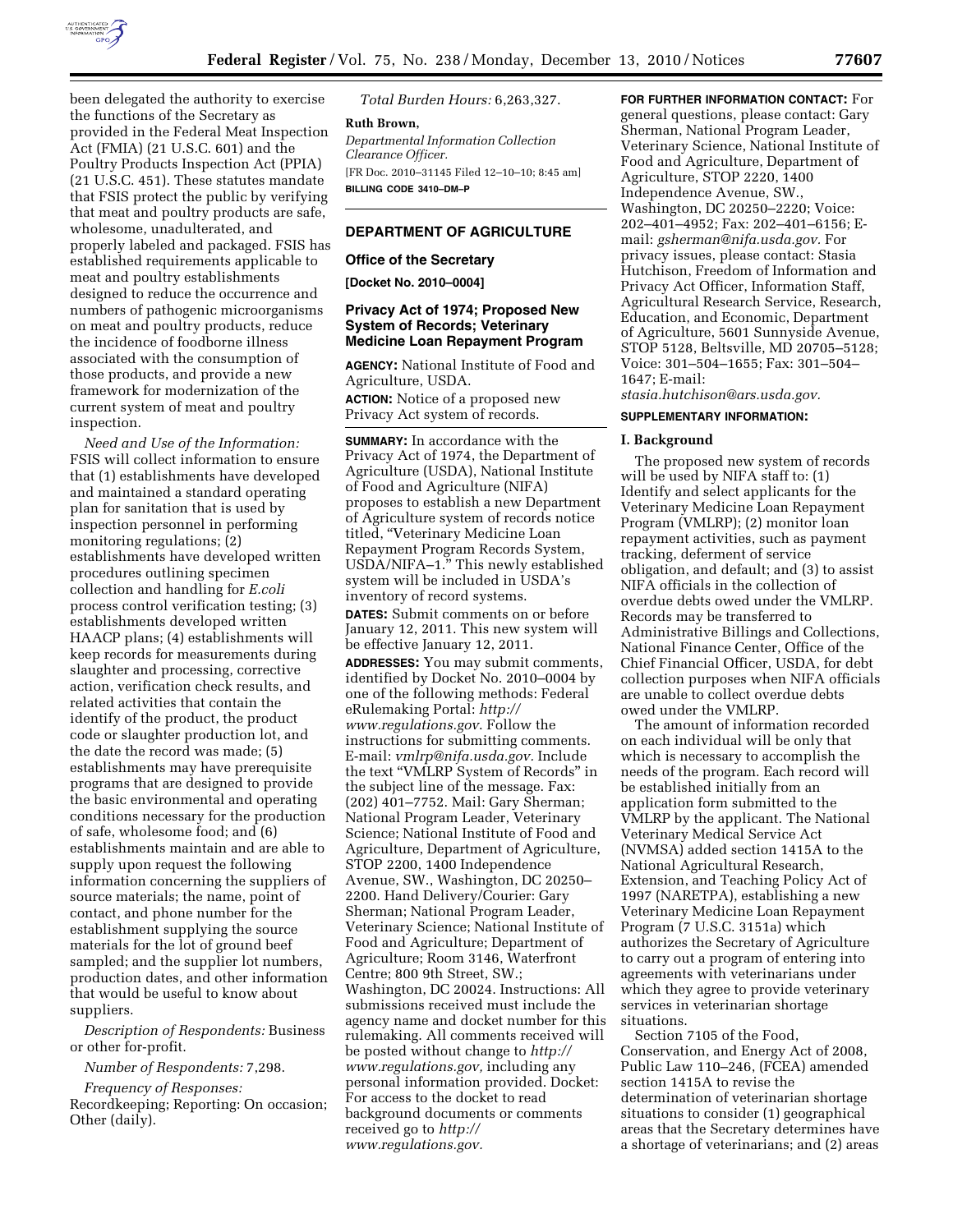of veterinary practice that the Secretary determines have a shortage of veterinarians, such as food animal medicine, public health, epidemiology, and food safety. This section also added that priority should be given to agreements with veterinarians for the practice of food animal medicine in veterinarian shortage situations. NARETPA section 1415A requires the Secretary, when determining the amount of repayment for a year of service by a veterinarian, to consider the ability of USDA to maximize the number of agreements from the amounts appropriated and to provide an incentive to serve in veterinary service shortage areas with the greatest need. This section also provides that loan repayments may consist of payments of the principal and interest on government and commercial loans received by the individual for the attendance of the individual at an accredited college of veterinary medicine resulting in a degree of Doctor of Veterinary Medicine or the equivalent.

The Internal Revenue Code at 26 U.S.C. 6109 requires the applicant's Social Security number for the receipt of loan repayment funds under the VMLRP. The Federal Debt Collection Procedures Act of 1990, Public Law 101–647 (28 U.S.C. 3201) requires that an individual who has a judgment lien against his/her property for a debt to the United States shall not be eligible to receive funds directly from the Federal Government in any program, except funds to which the debtor is entitled as a beneficiary, until the judgment is paid in full or otherwise satisfied. Thus, individuals applying to the VMLRP are required to disclose in their applications whether they have a judgment lien against them arising from a debt to the United States.

The records in this system will be maintained in a secure manner compatible with their content and use. NIFA staff will be required to adhere to the provisions of the Privacy Act and the USDA Privacy Act Regulations. The System Manager will control access to the data. Only authorized users whose official duties require the use of such information will have regular access to the records in this system. Authorized users are USDA employees and contractors responsible for implementing the VMLRP. The records will be stored initially in file folders. At a later stage, records will be stored on computer tape and discs. Prior to electronic storage, a Privacy Impact Assessment will be conducted. Manual and computerized records will be maintained in accordance with USDA

Departmental Regulation 3080–001, Records Management; REE P&P 251.8, Records Management; REE P&P 251.8M, Records Management (Manual); REE P&P 116.0, Freedom of Information Act and Privacy Act Guidelines; and the National Institute of Standards and Technology Federal Information Processing Standards (FIPS Pub. 41 and FIPS Pub. 31).

Data stored in computers will be accessed through the use of keywords known only to authorized users. The room where physical records (files and folders) are stored is controlled by onsite personnel and will be locked whenever the room is not in use, even during regular business hours. Security guards perform random checks on the physical security of the data after hours, including weekends and holidays.

Consistent with USDA's information sharing mission, information stored in the Veterinary Medicine Loan Repayment Program system of records may be shared with other USDA components, as well as appropriate Federal, State, local, Tribal, foreign, or international government agencies. This sharing will only take place after USDA determines that the receiving component or agency has a need to know the information to carry out national security, law enforcement, immigration, intelligence, or other functions consistent with the routine uses set forth in this system of records notice.

In accordance with the Privacy Act of 1974, the USDA proposes to establish a new USDA system of records notice titled Veterinary Medicine Loan Repayment Program, USDA/NIFA–1. This newly established system will be included in the USDA's inventory of record systems.

### **II. Privacy Act**

The Privacy Act embodies fair information principles in a statutory framework governing the means by which the United States Government collects, maintains, uses, and disseminates individuals' records. The Privacy Act applies to information that is maintained in a ''system of records.'' A ''system of records'' is a group of any records under the control of an agency for which information is retrieved by the name of an individual or by some identifying number, symbol, or other identifying particular assigned to the individual. In the Privacy Act, an individual is defined to encompass United States citizens and lawful permanent residents.

The Privacy Act requires each agency to publish in the **Federal Register** a description denoting the type and

character of each system of records that the agency maintains, and the routine uses that are contained in each system in order to make agency recordkeeping practices transparent, to notify individuals regarding the uses to which their records are put, and to assist individuals to more easily find such files within the agency.

Below is the description of the Veterinary Medicine Loan Repayment Program system of records, USDA/ NIFA–1.

In accordance with 5 U.S.C. 552a(r), USDA has provided a report of this system of records to the Administrator, Office of Information and Regulatory Affairs, Office of Management and Budget; Chairman, Committee on Homeland Security and Governmental Affairs, United States Senate; and Chairman, Committee on Oversight and Government Reform, U.S. House of Representatives.

Signed at Washington, DC on December 6, 2010.

### **Thomas J. Vilsack,**

*Secretary of Agriculture.* 

### **System of Records:**

USDA/NIFA–1

### **SYSTEM NAME:**

Veterinary Medicine Loan Repayment Program (VMLRP) Record System, USDA/NIFA–1

## **SECURITY CLASSIFICATION:**

None.

### **SYSTEM LOCATION:**

Records are maintained at the Office of Extramural Programs, National Institute of Food and Agriculture (NIFA), Department of Agriculture (USDA), 800 9th Street, SW., Washington, DC 20024.

## **CATEGORIES OF INDIVIDUALS COVERED BY THE SYSTEM:**

Categories of individuals covered by this system include: Individuals who have applied for, who have been approved to receive, who are receiving, or who have received funds under the Veterinary Medicine Loan Repayment Program (VMLRP); and individuals who are interested in participation in the VMLRP.

## **CATEGORIES OF RECORDS IN THE SYSTEM:**

Categories of records in this system include: Name, address, Social Security number, program application and associated forms, service pay-back obligations, employment data, professional performance and credentialing history of licensed veterinarians; personal, professional,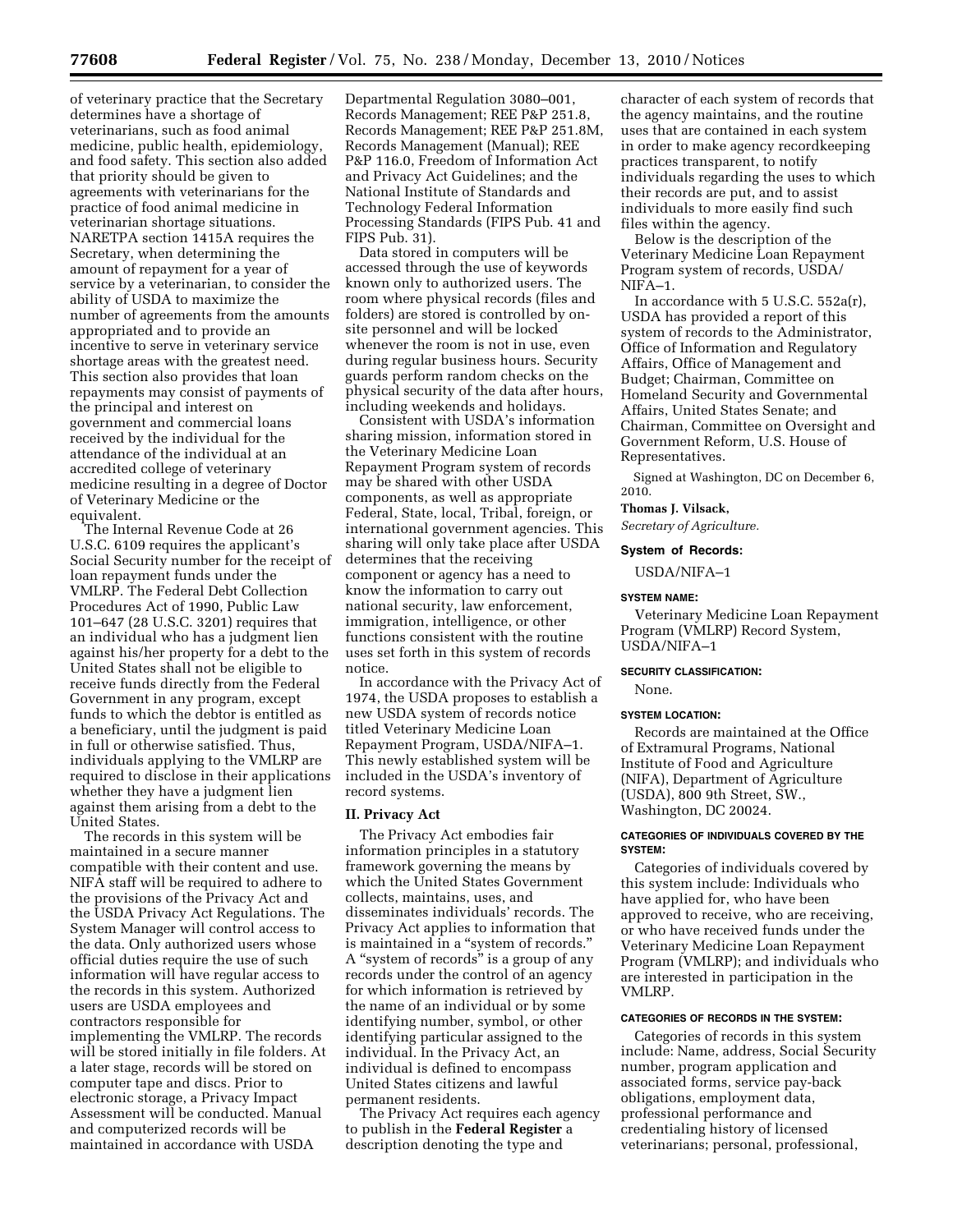and demographic background information; standard school budgets; financial data including loan balances, deferment, forbearance, and repayment/ delinquent/default status information; commercial credit reports; educational data including tuition and other related educational expenses; educational data including academic program and status; employment status verification (which includes certifications and verifications of continuing participation in qualified service); Federal, State and county tax related information, including copies of tax returns.

## **AUTHORITY FOR MAINTENANCE OF THE SYSTEM:**

7 U.S.C. 3151a; 26 U.S.C. 6109; 28 U.S.C. 3201

## **PURPOSE(S):**

The purpose of this system is to: (1) Identify and select applicants for the VMLRP; (2) monitor loan repayment activities, such as payment tracking, deferment of service obligation, and default; and (3) assist NIFA officials in the collection of overdue debts owed under the VMLRP. Records may be transferred to ''Administrative Billings and Collections, National Finance Center, Office of the Chief Financial Officer, USDA, for debt collection purposes when NIFA officials are unable to collect overdue debts owed under the VMLRP.

## **ROUTINE USES OF RECORDS MAINTAINED IN THE SYSTEM, INCLUDING CATEGORIES OF USERS AND THE PURPOSES OF SUCH USES:**

In addition to those disclosures generally permitted under 5 U.S.C. 552a(b) of the Privacy Act, all or a portion of the records or information contained in this system may be disclosed outside USDA as a routine use pursuant to  $5$  U.S.C.  $552a(b)(3)$  as follows:

A. To the Department of Justice (DOJ), including United States Attorney Offices, or other Federal agency conducting litigation or in proceedings before any court, adjudicative or administrative body, when it is necessary to the litigation and one of the following is a party to the litigation or has an interest in such litigation:

1. USDA or any component thereof;

2. Any employee of USDA in his/her official capacity;

3. Any employee of USDA in his/her individual capacity where DOJ or USDA has agreed to represent the employee; or

4. The United States or any agency thereof, is a party to the litigation or has an interest in such litigation, and USDA determines that the records are both relevant and necessary to the litigation and the use of such records is

compatible with the purpose for which USDA collected the records.

B. To a congressional office from the record of an individual in response to an inquiry from that congressional office made at the written request of the individual to whom the record pertains.

C. To the National Archives and Records Administration or other Federal government agencies pursuant to records management inspections being conducted under the authority of 44 U.S.C. 2904 and 2906.

D. To an agency, organization, or individual for the purpose of performing audit or oversight operations as authorized by law, but only such information as is necessary and relevant to such audit or oversight function.

E. To appropriate agencies, entities, and persons when:

1. NIFA suspects or has confirmed that the security or confidentiality of information in the system of records has been compromised;

2. USDA has determined that as a result of the suspected or confirmed compromise there is a risk of harm to economic or property interests, identity theft or fraud, or harm to the security or integrity of this system or other systems or programs (whether maintained by USDA or another agency or entity) or harm to the individual that rely upon the compromised information; and

3. The disclosure made to such agencies, entities, and persons is reasonably necessary to assist in connection with USDA's efforts to respond to the suspected or confirmed compromise and prevent, minimize, or remedy such harm.

F. To contractors and their agents, grantees, experts, consultants, and others performing or working on a contract, service, grant, cooperative agreement, or other assignment for USDA, when necessary to accomplish an agency function related to this system of records. Individuals provided information under this routine use are subject to the same Privacy Act requirements and limitations on disclosure as are applicable to USDA officers and employees.

G. To an appropriate Federal, State, Tribal, local, international, or foreign law enforcement agency or other appropriate authority charged with investigating or prosecuting a violation or enforcing or implementing a law, rule, regulation, or order, where a record, either on its face or in conjunction with other information, indicates a violation or potential violation of law, which includes criminal, civil, or regulatory violations, whether arising by general statute or particular program statute, or by

regulation, rule or order issued pursuant thereto if the information disclosed is relevant to any enforcement, regulatory, investigative, or prosecutive responsibility of the receiving entity.

H. USDA will disclose information about individuals from this system of records in accordance with the Federal Funding Accountability and Transparency Act of 2006 (Pub. L. No. 109–282; codified at 31 U.S.C. 6101, *et seq.*); section 204 of the E-Government Act of 2002 (Pub. L. 107–347; 44 U.S.C. 3501 note), and the Office of Federal Procurement Policy Act (41 U.S.C. 403 *et seq.*), or similar statutes requiring agencies to make available publicly information concerning Federal financial assistance, including grants, subgrants, loan awards, cooperative agreements and other financial assistance; and contracts, subcontracts, purchase orders, task orders, and delivery orders.

I. Disclosure may be made to the parent locator service of the Department of Health and Human Services or authorized persons defined by Public Law 93–647 under 42 U.S.C. 653 of the name and current address of record of an individual who don't pay child support.

J. NIFA may disclose information from this system of records to private parties such as present and former employers, references listed on applications and associated forms, other references and educational institutions. The purpose of such disclosures is to evaluate an individual's professional and or academic accomplishments and plans, performance, credentials, and educational background, and to determine if an applicant is suitable for participation in the VMLRP.

K. NIFA may disclose from this system of records a delinquent debtor's or a defaulting participant's name, address, Social Security number, and other information necessary to identify him/her; the amount, status, and history of the claim, and the agency or program under which the claim arose, as follows:

1. To another Federal agency so that agency can affect a salary offset for debts owed by Federal employees; if the claim arose under the Social Security Act, the employee must have agreed in writing to the salary offset.

2. To another Federal agency so that agency can affect an authorized administrative offset; *i.e.,* withhold money, other than Federal salaries, payable to or held on behalf of the individual.

3. To the Treasury Department, Internal Revenue Service (IRS), to request an individual's current mailing address to locate him/her for purposes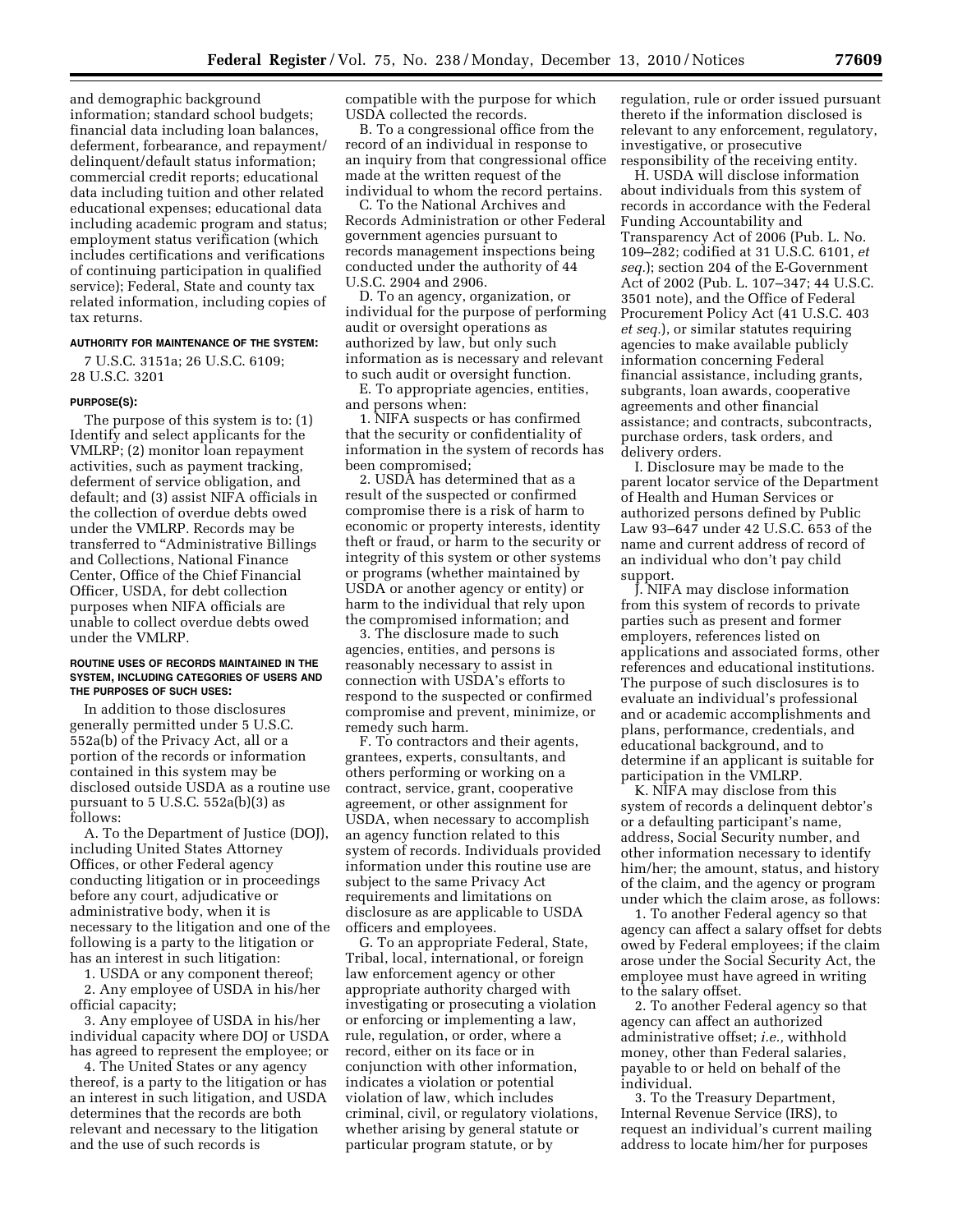of either collecting or compromising a debt or to have a commercial credit report prepared.

L. NIFA may disclose information from this system of records to another agency that has asked the USDA to affect a salary or administrative offset to help collect a debt owed to the United States. Disclosure is limited to the individual's name, address, Social Security number, and other information necessary to identify the individual, information about the money payable to or held for the individual, and other information concerning the offset.

M. NIFA may disclose to the IRS information about an individual applying for the VMLRP to find out whether the applicant has a delinquent tax account. This disclosure is for the sole purpose of determining the applicant's creditworthiness and is limited to the individual's name, address, Social Security number, other information necessary to identify him/ her, and the program for which the information is being obtained.

N. NIFA may report to the IRS, as taxable income, the written-off amount of a debt owed by an individual to the Federal Government when a debt becomes partly or wholly uncollectible, either because the time period for collection under statute or regulations has expired, or because the Government agrees with the individual to forgive or compromise the debt.

O. NIFA may disclose to debt collection agents, other Federal agencies, and other third parties who are authorized to collect a Federal debt, information necessary to identify a delinquent debtor or a defaulting participant. Disclosure will be limited to the individual's name, address, Social Security number, and other information necessary to identify him/her; the amount, status, and history of the claim, and the agency or program under which the claim arose.

P. NIFA may disclose information from this system of records to any third party that may have information about a delinquent debtor's or a defaulting participant's current address, such as a U.S. post office, a State motor vehicle administration, a university's office of the registrar or dean's office, a professional organization, an alumni association, *etc.,* for the purpose of obtaining the individual's current address. This disclosure will be strictly limited to information necessary to identify the individual, without any reference to the reason for the agency's need for obtaining the current address.

Q. NIFA may disclose information from this system of records to other Federal agencies that also provide loan repayment at the request of these Federal agencies in conjunction with a matching program conducted by these Federal agencies to detect or curtail fraud and abuse in Federal loan repayment programs, and to collect delinquent loans or benefit payments owed to the Federal Government.

R. NIFA will disclose from this system of records to the Department of Treasury, IRS: (1) A delinquent debtor's or a defaulting participant's name, address, Social Security number, and other information necessary to identify the individual; (2) the amount of the debt; and (3) the program under which the debt arose, so that the IRS can offset against the debt any income tax refunds which may be due to the individual.

S. NIFA may disclose information provided by a lender or educational institution to other Federal agencies, debt collection agents, and other third parties who are authorized to collect a Federal debt. The purpose of this disclosure is to identify an individual who is delinquent in loan or benefit payments owed to the Federal Government and the nature of the debt.

T. NIFA may disclose records to USDA contractors and subcontractors for the purpose of recruiting, screening, and matching veterinarians for employment in qualified shortage area positions under the VMLRP. In addition, USDA contractors and subcontractors:

1. May disclose biographic data and information supplied by potential applicants

(a) to references listed on application and associated forms for the purpose of evaluating the applicant's professional qualifications, experience, and suitability, and

(b) to a State or local government medical licensing board and/or to the Federation of State Medical Boards or a similar nongovernmental entity for the purpose of verifying that all claimed background and employment data are valid and all claimed credentials are current and in good standing;

2. May disclose biographic data and information supplied by references listed on application and associated forms to other references for the purpose of inquiring into the applicant's professional qualifications and suitability; and

3. May disclose professional suitability evaluation information to NIFA officials for the purpose of appraising the applicant's professional qualifications and suitability for participation in the VMLRP.

Contractors maintain, and are also required to ensure that subcontractors maintain, Privacy Act safeguards with respect to such records.

Disclosure to consumer reporting agencies:

Disclosure pursuant to 5 U.S.C. 552a(b)(12): Disclosures may be made from this system to "consumer reporting" agencies'' as defined in the Federal Claims Collection Act of 1966, as amended (31 U.S.C. 3701(a)(3)). The purposes of these disclosures are: (1) To provide an incentive for debtors to repay delinquent debts to the Federal Government by making these debts part of their credit records, and (2) to enable NIFA to improve the quality of loan repayment decisions by taking into account the financial reliability of applicants, including obtaining a commercial credit report to assess and verify the ability of an individual to repay debts owed to the Federal Government. Disclosure of records will be limited to the individual's name, Social Security number, and other information necessary to establish the identity of the individual, the amount, status, and history of the claim, and the agency or program under which the claim arose.

# **POLICIES AND PRACTICES FOR STORING, RETRIEVING, ACCESSING, RETAINING, AND DISPOSING OF RECORDS IN THE SYSTEM:**

**STORAGE:** 

Records in this system are stored electronically or on paper in secure facilities. The records are stored in file folders and electronic media, including computer tape, discs, servers, connected to local area networks, and Internet servers.

## **RETRIEVABILITY:**

Records may be retrieved by name, Social Security number, or other identifying numbers or characteristics.

### **SAFEGUARDS:**

Records in this system are safeguarded in accordance with applicable rules and policies, including all applicable USDA automated systems security and access policies. Strict controls have been imposed to minimize the risk of compromising the information that is being stored. Access to the computer system containing the records in this system is limited to those individuals who have a need to know the information for the performance of their official duties and who have appropriate clearances or permissions. Physical records (files and folders) are stored in an enclosed office that is controlled by on-site personnel and will be locked whenever the room is not in use, even during regular business hours. Security guards perform random checks